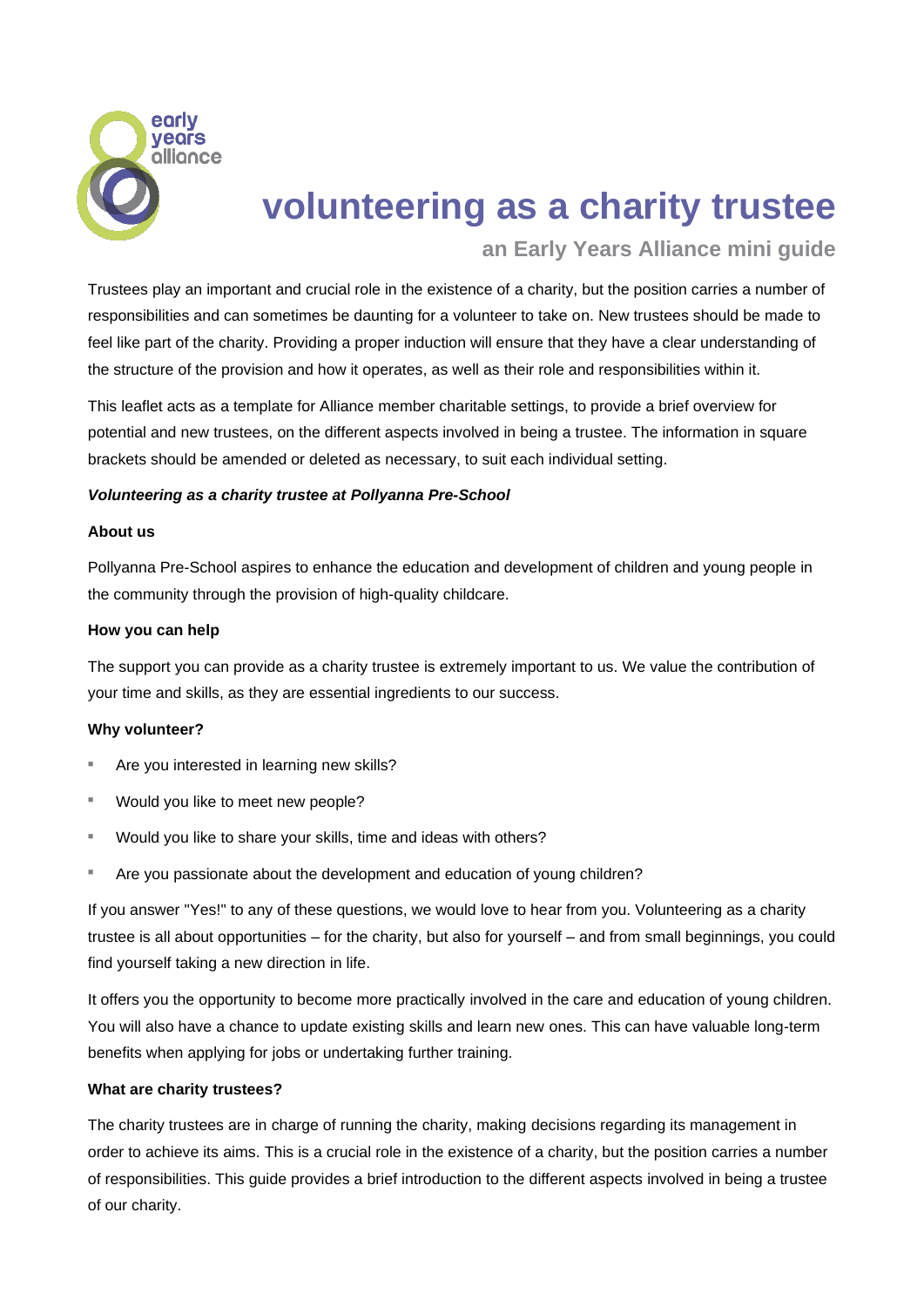#### **Who can be a charity trustee?**

Individuals over the age of 18 years are eligible to be elected as a trustee of our charity. A few individuals may be disqualified from acting as a trustee of a charity; such as those that have an unspent conviction for an offence involving deception or dishonesty, or are bankrupt (unless they are discharged). The list of reasons that will automatically prevent someone from a being a trustee will extend from 1 August 2018. If you are unsure if you are eligible, you can contact the Charity Commission for further guidance [\(www.charity](http://www.charity-commission.gov.uk/)[commission.gov.uk\)](http://www.charity-commission.gov.uk/).

The trustee role is also subject to suitability checks by Ofsted [\(www.ofsted.gov.uk\)](http://www.ofsted.gov.uk/), which include an enhanced criminal records check. Having a criminal record will not necessarily bar you from volunteering with us. This will depend on the circumstances and background to the offence(s) disclosed.

### **About the role**

Our trustees are jointly responsible for the effective running of the charity and may have various roles and duties. The officers (Chair, Treasurer and Secretary) are usually given certain key tasks to perform to help ensure they are carried out effectively. From time to time, we may agree to give individual trustees certain key tasks to perform to help ensure they are carried out effectively. However, our trustees are a team and must support one another so that no one person has too much work or responsibility.

We also work closely with the Manager of the setting, who is in charge on a day-to-day basis. We maintain good relations and establish a flow of news and information to ensure the setting runs efficiently and meets the children's needs. There is a culture of transparency and trust which all trustees must respect in their dealings with each other and with the setting Manager.

As a volunteer you will not be issued with a contract of employment. There will be an expectation that you will meet the role's requirements – as a charity trustee, an employer, and a registered childcare provider. To ensure that this happens, you will be given a realistic preview of what to expect from the role before you start volunteering.

# **Our governing document**

The *Model Alliance Constitution 2011* is the legal governing document for our charity. It outlines the rules that the trustees must follow to run the charity properly and legally and will answer many of the common queries about how the charity operates. A copy will be made available to you to familiarise yourself with, as part your induction.

#### **Charity Commission registration**

We are registered as a Charitable Incorporated Organisation (CIO) with the Charity Commission, which is the body that regulates charities in England and Wales. On registration, the trustees must complete an annual return for the Charity Commission each year within 10 months of the charity's financial year-end, to ensure they are kept up-to-date with any changes to the charity or its trustees. A copy of the charity's annual report and accounts must also be submitted to the Charity Commission with the annual return.

As a charity, we are accountable to the public. The names of our trustees are publicly available on the Charity Commission Register of Charities. *For CIOs and charitable companies:* We are also required to keep a register containing certain details about all of our current and former trustees, which any person may request to see, and includes: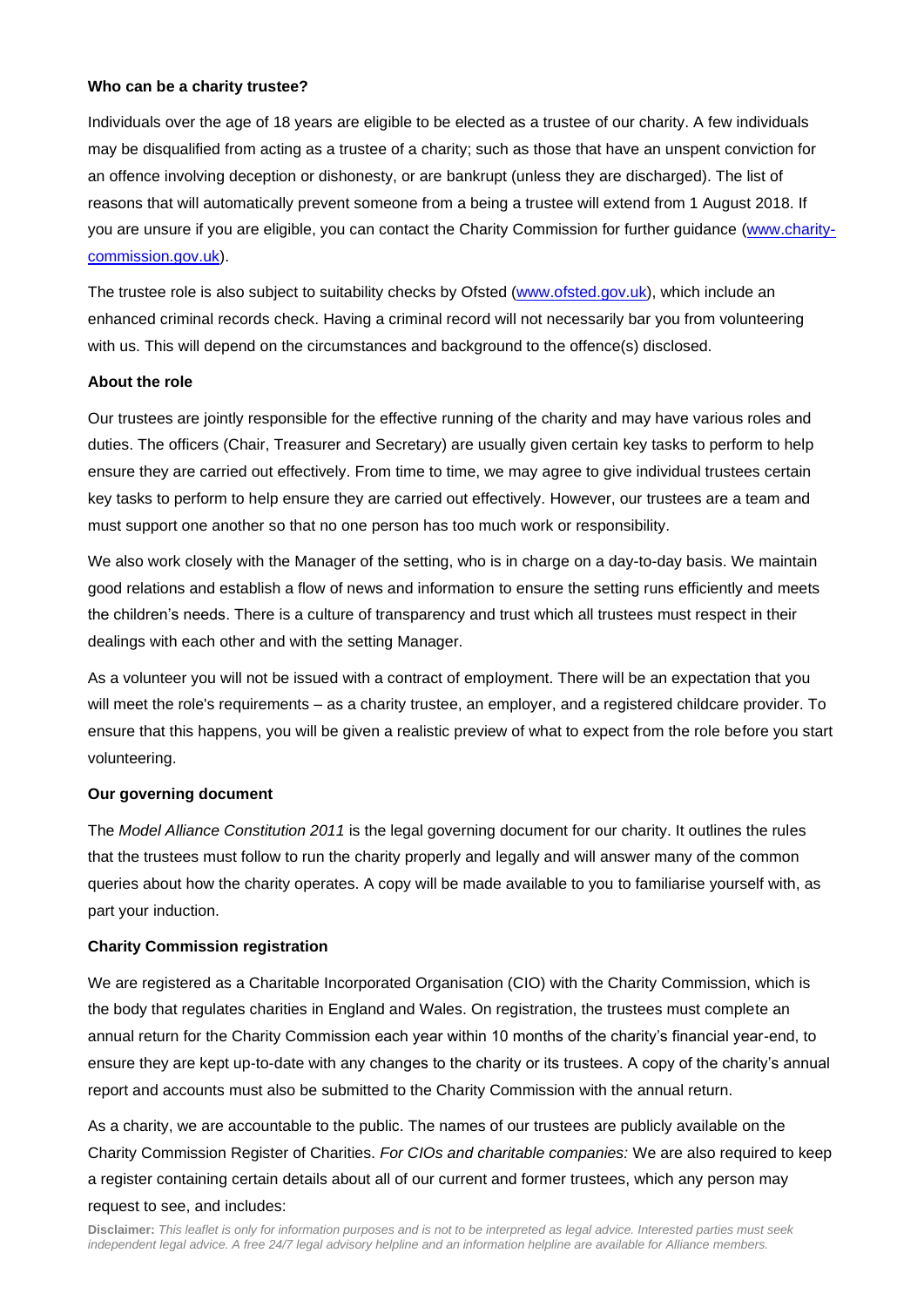- the name of each trustee, including any former names;
- an address for contacting them (which can be given as the principle office of our charity);
- the date of their appointment as a trustee; and
- the date that they cease to be a trustee.

#### **Managing the finances**

An important part of your role as a trustee will be to ensure that the charity's finances comply with financial requirements and are managed in accordance with the Model Pre-school Constitution 2011. This involves keeping accurate accounting records, preparing the accounts at the end of the financial year and, in some cases, having them independently examined or audited to ensure the money is appropriately accounted for. The accounts must be accompanied by an annual report, describing the activities of the charity in the year and providing information about the management and operations of the charity.

### **Managing employees**

As a trustee, you will be an employer of the staff who work for the charity and must comply with the laws on employment. These will involve you fulfilling responsibilities to your employees (by respecting their legal rights) and to the Government (by operating PAYE and other systems). The trustees will need to work together to supervise the work of employees and to put appropriate systems and controls in place to ensure that tasks are carried out correctly. As we are a member of the Early Years Alliance, as a trustee you will receive free access to a 24-hour legal helpline, to assist you with these responsibilities.

One trustee is appointed as the line manager for the setting Manager and is primarily responsible for her or his supervision and appraisals. While the Manager is an employee of the charity, we respect his or her professional opinion and make every effort to come to an agreement on any matters for discussion.

# **Ofsted and the Early Years Foundation Stage**

Pollyanna Pre-School is registered as a childcare provider with Ofsted. Ofsted inspect and regulate the quality and standards of care and education in childcare settings against the outcomes and requirements of the *Statutory Framework for the Early Years Foundation Stage*.

The *Statutory Framework for the Early Years Foundation Stage* is a mandatory framework for all registered childcare providers and schools caring for children from birth to five years. It aims to ensure that all childcare services provide a safe and secure environment for children and support children's learning and development, through carefully planned play activities that are fun and appropriate to their needs.

The trustees of our charity jointly form the 'registered person' with Ofsted and have overall responsibility for ensuring the childcare provision complies with the requirements of Ofsted registration and the *Early Years Foundation Stage*. As part of your induction you will need to ensure that you are aware of these requirements. For the most part, the requirements will be delivered through the effective leadership of the staff at the setting; particularly the Manager, who will take charge of the day-to-day running of the provision.